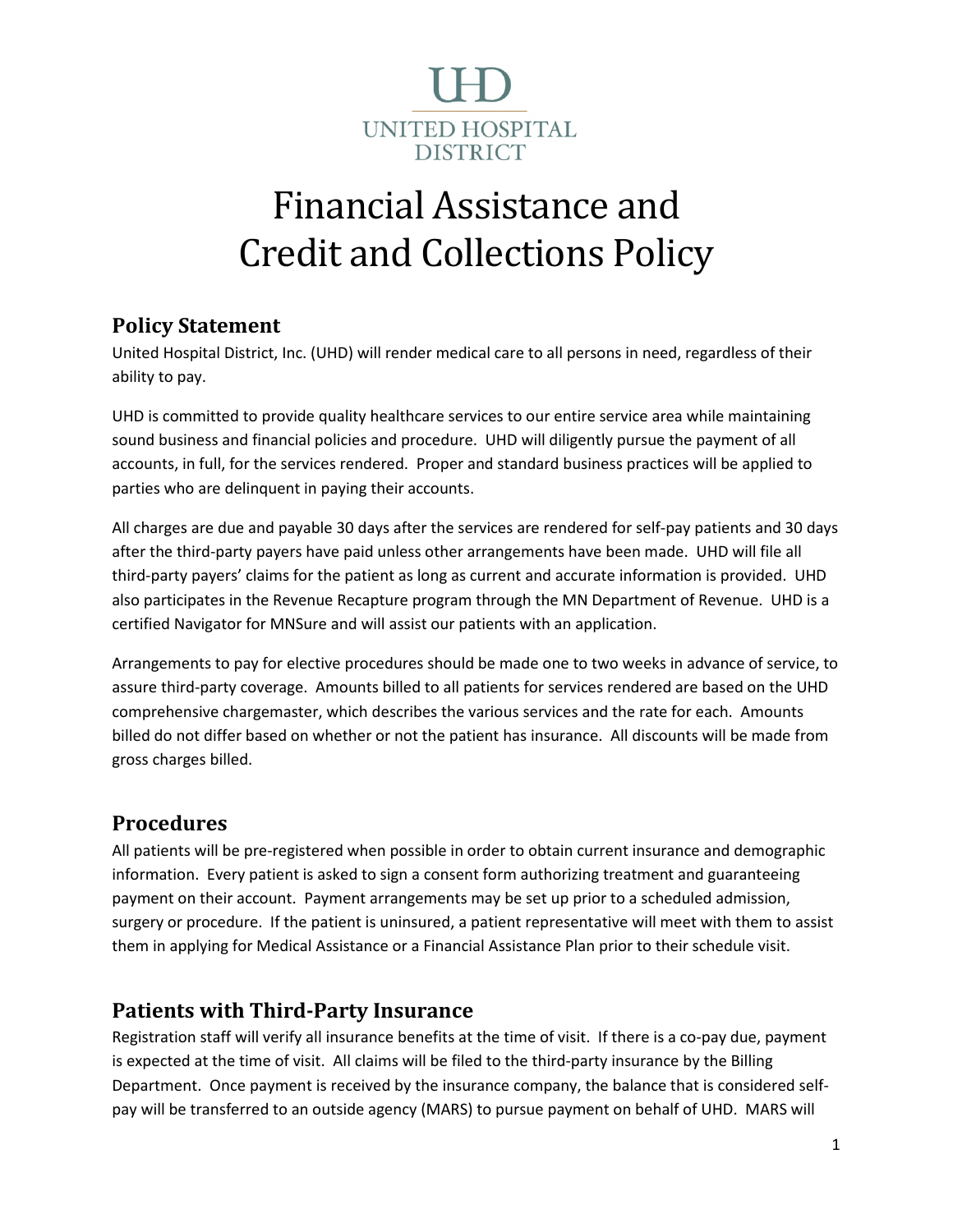encourage the patient to pay the balance in full within 30 days in order to qualify for a discount. If the self-pay balance is between \$1.00 and \$1,499.99, a 20% discount will be offered for payment in full. If the self-pay balance is \$1,500.00 or higher, a 25% discount will be offered for payment in full. If monthly payment arrangements are made, discounts do not apply.

Financial Assistance Plan will be offered to all patients for their self-pay balance. An application will be given or sent to the patient and must be returned to the Business Office with supporting documentation within two (2) weeks of receiving the application. Approval or denial will be communicated to the patient no later than one (1) week after an application with all documentation has been received in the Business Office. Approval for Financial Assistance Plan will be determined based on federal and state poverty level guidelines.

If the patient refuses to pay the self-pay balance, the account will be turned over to a collection agency.

UHD accepts most major credit cards, checks or cash. Payments can be handled in person, via the telephone, mail or by entering the information into our online payment portal through our website at [www.uhd.org.](http://www.uhd.org/)

#### **Uninsured Patients**

Uninsured patients will automatically receive a 15% discount as a reduction to gross charges for services provided. Based on Federal and State income guidelines, uninsured patients will be offered assistance to apply for Medical Assistance through the MNSure website by a staff member if they qualify. All uninsured patients will also be offered Financial Assistance, which will be determined based on State poverty level guidelines. Uninsured patients need to cooperate with UHD, Inc. Hospital staff in the process for applying for any Medicaid, MNSure or Financial Assistance Plan coverage, including providing the necessary income documents required by the State of Minnesota.

#### **How to Apply for Financial Assistance**

The patient, or any person involved in the care of the patient, can express financial concerns at any point during the patient's care. The patient or responsible party will then be encouraged to complete a financial assistance application.

UHD's Financial Assistance Policy, the Financial Assistance Application and a Plain Language Summary are available free of charge, in English (or in other languages that constitute the primary language of at least 5% or the 1,000-person threshold of the population in communities where UHD facilities are located).

Individuals may obtain these documents through the following means: hard copies will be provided in person; or mailed t[o the patient u](http://www.uhd.org/)pon request. Hard copies can be accessed, downloaded and printed from our website at www.uhd.org.

For assistance or questions, please call the UHD Business Office at 507-526-3273, Monday through Friday, 8am to 5pm.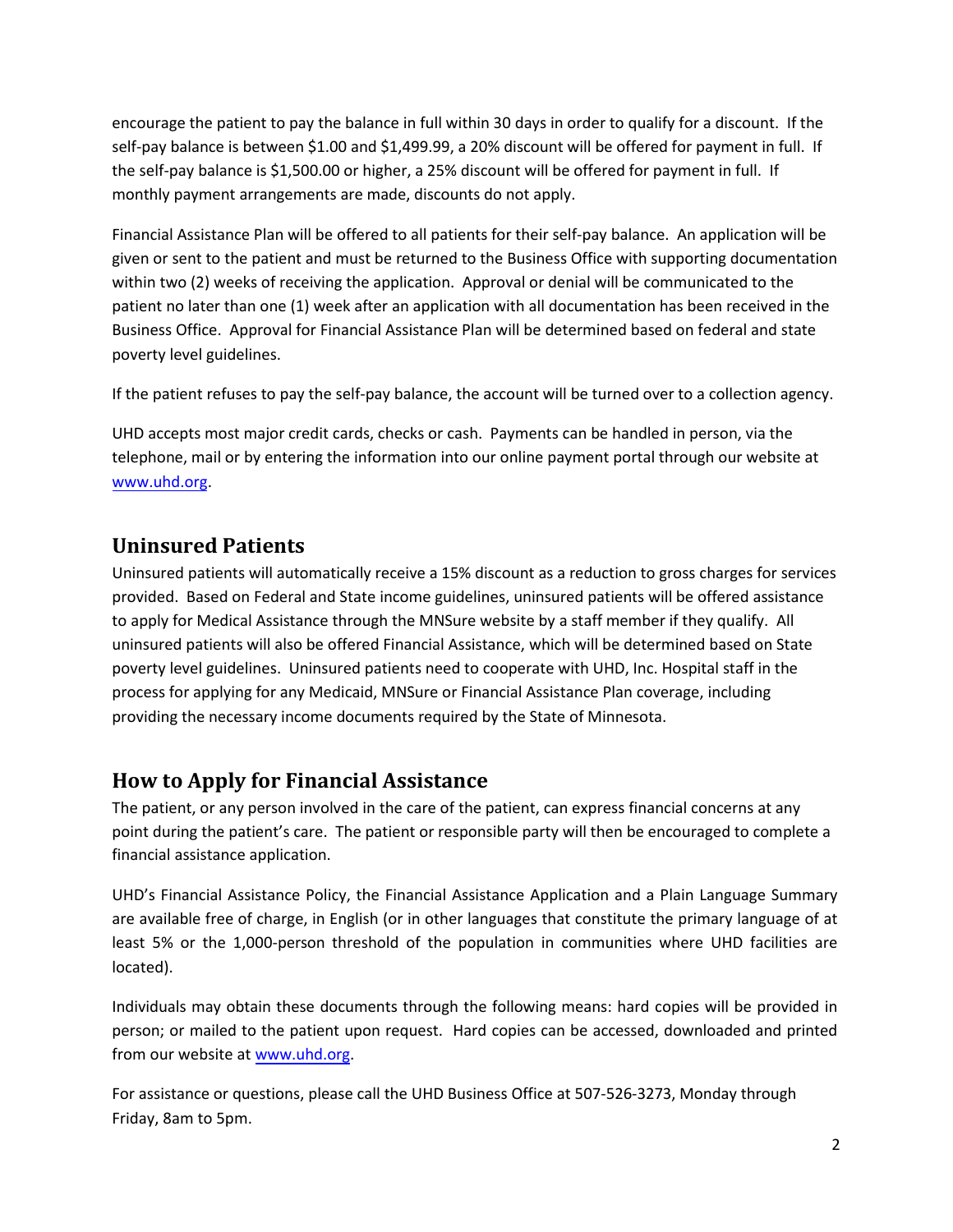# **Physicians Covered Under Policy**

All UHD employed Physicians and mid-levels are covered under the UHD Financial Assistance Policy.

The following providers, providing services at any UHD facility are not covered under the UHD Financial Assistance policy: Minneapolis Heart Institute/Abbott Northwestern, Virtual Radiologists (VRad), Mayo Clinic, Quest Diagnostics.

## **Amount Generally Billed (AGB) Discount**

UHD calculates the Amount Generally Billed (AGB) discount by using the Method 1: Look-Back Method. UHD uses a historical discount percentage by calculating average contractual allowed amount adjustments applied to Emergent and other Medically Necessary care services using a combination of Medicare and Private Third-Party Insurers. Under this method, UHD divides the allowed amounts for a 12-month period by the total charges to determine the percentage of charge that constitute the AGB. This discount amount is the amount that any patient qualifying for the minimum level of assistance under the UHD Financial Assistance Policy will receive as a reduction of the amount owed. The amount remaining, after all deductions and discounts, including discounts under the FAP have been applied and less any amounts reimbursed by insurers, is considered the amount he or she is personally responsible for.

## **Payment Plans**

UHD will accept payments on self-pay accounts if the account is paid in full within 8 months. If that is not an option, monthly payments must be 10% of the balance or a minimum of \$75 per month. MARS will monitor accounts to verify that payments are made on time. If there is a missed payment, MARS will attempt to contact the patient with a reminder. After failed attempts to contact and no payments are made for 3 months, the account will be turned over to a collection agency.

# **Employees of UHD and ATCW**

Employees that have a self-pay balance are able to have a monthly payment deducted from their paycheck and applied to their accounts. A form must be filled out and signed by Payroll in order to participate.

# **Bad Debt**

UHD will recognize each account turned over to a collection agency or judgment taken as bad debt. The accounts are transferred from active accounts receivable into bad debt and the reserve for bad debt will be charged. Accounts can be recognized as bad debt and charged off when the account has aged 120 days from the time the charges were incurred, three payments promised have been broken, and reasonable efforts have failed to secure payment.